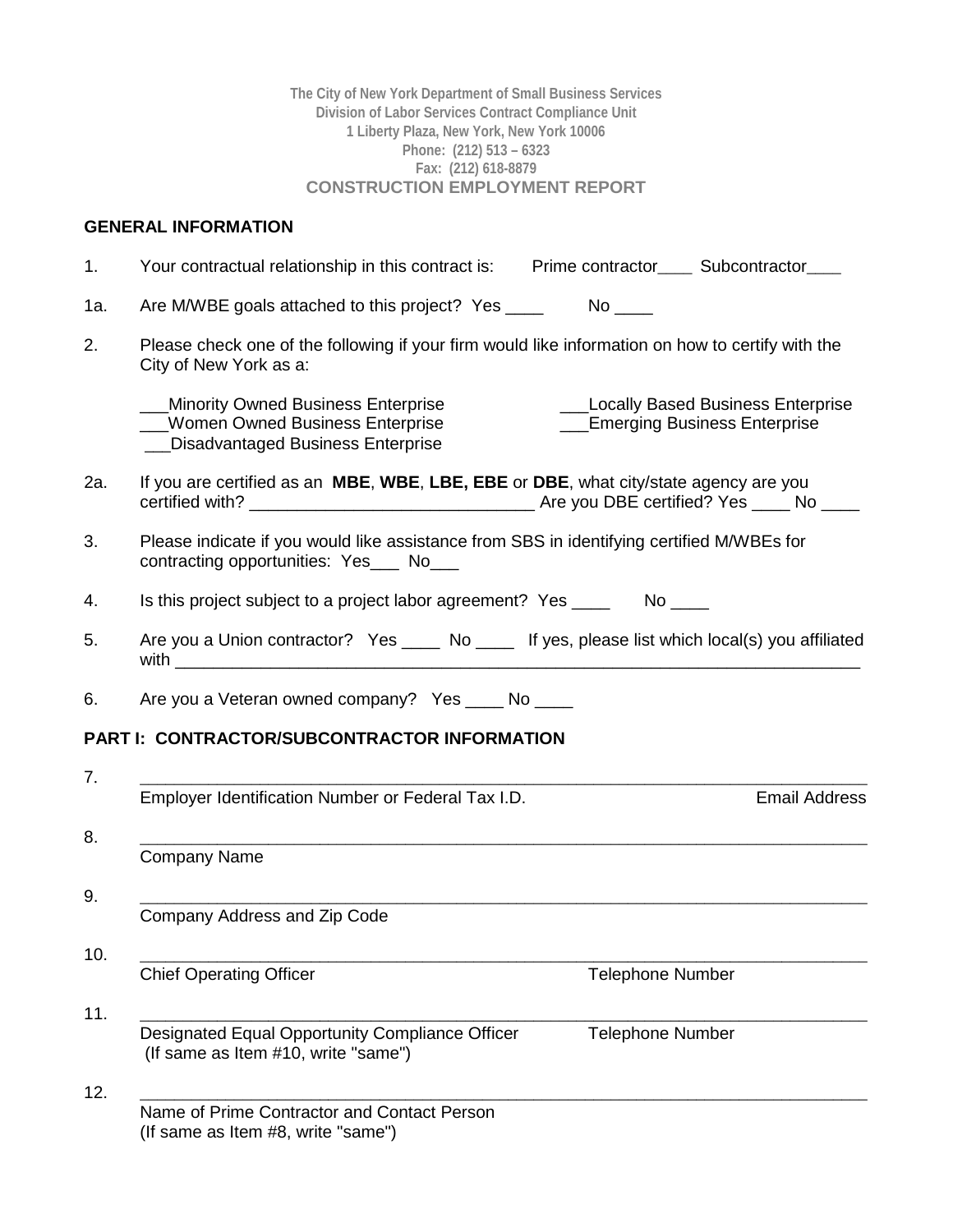- 13. Number of employees in your company: \_\_\_\_\_\_\_\_\_\_\_\_\_\_\_\_\_\_\_\_\_\_\_\_\_\_\_\_\_\_\_\_\_\_\_\_\_\_\_\_\_\_\_\_\_\_\_\_\_
- 14. Contract information:
- (a)  $\frac{1}{\text{Contractina Aqencv (Citv Aqencv)}}$  (b)  $\frac{1}{\text{Contract Amount}}$ Contracting Agency (City Agency) (c) \_\_\_\_\_\_\_\_\_\_\_\_\_\_\_\_\_\_\_\_\_\_\_\_\_\_\_\_\_\_\_\_\_\_\_\_ (d) \_\_\_\_\_\_\_\_\_\_\_\_\_\_\_\_\_\_\_\_\_\_\_\_\_\_\_\_\_\_\_\_\_\_ (d) Contract Registration Number (CT#) (e) \_\_\_\_\_\_\_\_\_\_\_\_\_\_\_\_\_\_\_\_\_\_\_\_\_\_\_\_\_\_\_\_\_\_\_\_ (f) \_\_\_\_\_\_\_\_\_\_\_\_\_\_\_\_\_\_\_\_\_\_\_\_\_\_\_\_\_\_\_\_\_\_ Projected Commencement Date **Projected Completion Date** (g) Description and location of proposed contract: \_\_\_\_\_\_\_\_\_\_\_\_\_\_\_\_\_\_\_\_\_\_\_\_\_\_\_\_\_\_\_\_\_\_\_\_\_\_\_\_\_\_\_\_\_\_\_\_\_\_\_\_\_\_\_\_\_\_\_\_\_\_\_\_\_\_\_\_\_\_\_\_\_\_\_\_\_\_\_\_\_\_\_\_\_

\_\_\_\_\_\_\_\_\_\_\_\_\_\_\_\_\_\_\_\_\_\_\_\_\_\_\_\_\_\_\_\_\_\_\_\_\_\_\_\_\_\_\_\_\_\_\_\_\_\_\_\_\_\_\_\_\_\_\_\_\_\_\_\_\_\_\_\_\_\_\_\_\_\_\_\_\_\_\_\_\_\_\_\_\_

15. Has your firm been reviewed by the Division of Labor Services (DLS) within the past 36 months and issued a Certificate of Approval? Yes\_\_\_ No\_\_\_

If yes, attach a copy of certificate.

16. Has DLS within the past month reviewed an Employment Report submission for your company and issued a Conditional Certificate of Approval? Yes No

If yes, attach a copy of certificate.

### **NOTE: DLS WILL NOT ISSUE A CONTINUED CERTIFICATE OF APPROVAL IN CONNECTION WITH THIS CONTRACT UNLESS THE REQUIRED CORRECTIVE ACTIONS IN PRIOR CONDITIONAL CERTIFICATES OF APPROVAL HAVE BEEN TAKEN.**

17. Has an Employment Report already been submitted for a different contract (not covered by this Employment Report) for which you have not yet received compliance certificate? Yes\_\_\_ No\_\_\_ lf yes,

| Date submitted:            |  |
|----------------------------|--|
| Agency to which submitted: |  |
|                            |  |
| Contract No:               |  |
| Telephone:                 |  |

18. Has your company in the past 36 months been audited by the United States Department of Labor, Office of Federal Contract Compliance Programs (OFCCP)? Yes\_\_\_ No\_\_\_

If yes,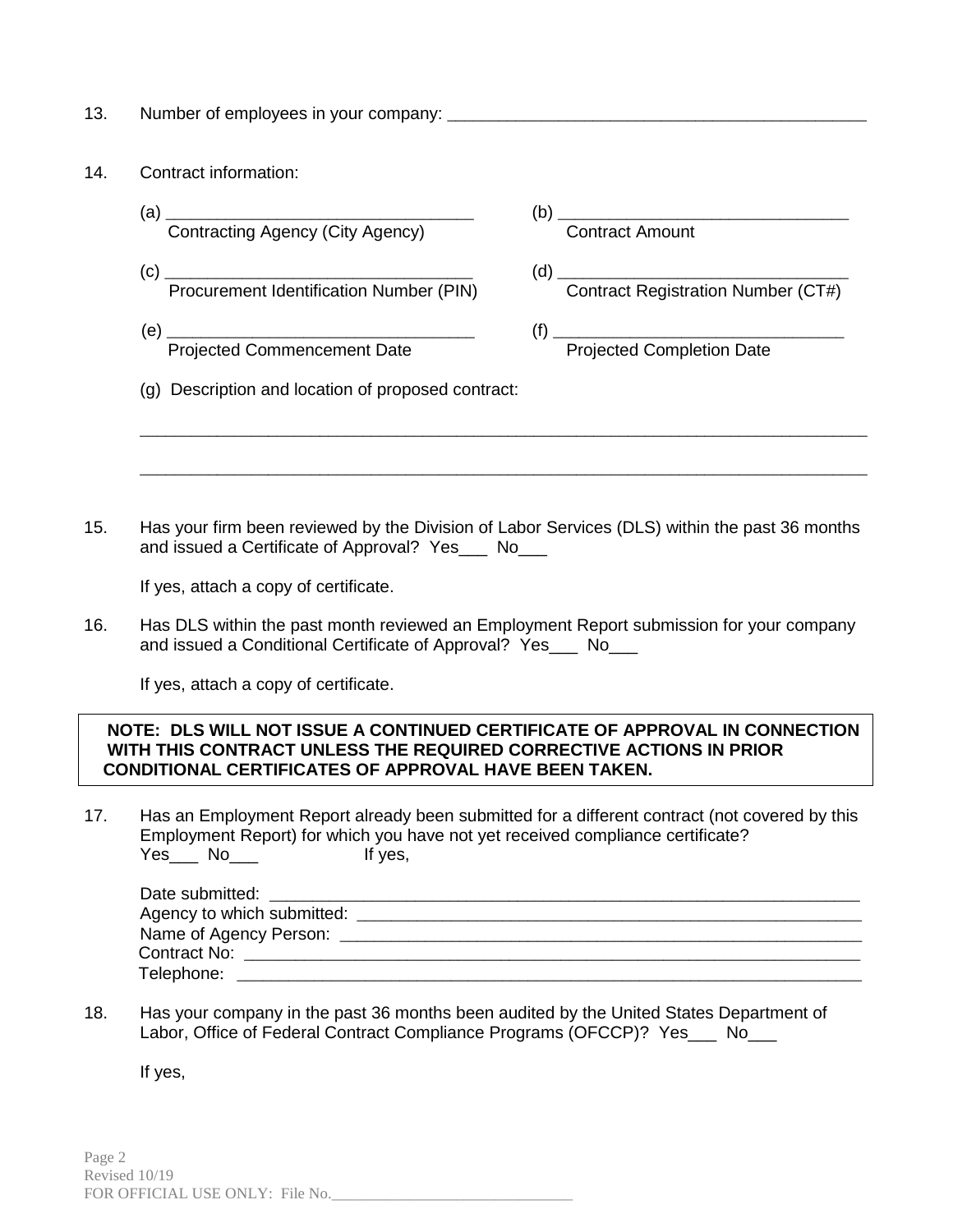- (a) Name and address of OFCCP office.
- (b) Was a Certificate of Equal Employment Compliance issued within the past 36 months? Yes\_\_\_ No

\_\_\_\_\_\_\_\_\_\_\_\_\_\_\_\_\_\_\_\_\_\_\_\_\_\_\_\_\_\_\_\_\_\_\_\_\_\_\_\_\_\_\_\_\_\_\_\_\_\_\_\_\_\_\_\_\_\_\_\_\_\_\_\_\_\_\_\_\_\_\_\_\_\_\_ \_\_\_\_\_\_\_\_\_\_\_\_\_\_\_\_\_\_\_\_\_\_\_\_\_\_\_\_\_\_\_\_\_\_\_\_\_\_\_\_\_\_\_\_\_\_\_\_\_\_\_\_\_\_\_\_\_\_\_\_\_\_\_\_\_\_\_\_\_\_\_\_\_\_\_

If yes, attach a copy of such certificate.

(c) Were any corrective actions required or agreed to? Yes\_\_\_ No\_\_\_

If yes, attach a copy of such requirements or agreements.

(d) Were any deficiencies found? Yes No

If yes, attach a copy of such findings.

19. Is your company or its affiliates a member or members of an employers' trade association which is responsible for negotiating collective bargaining agreements (CBA) which affect construction site hiring? Yes\_\_\_\_ No

If yes, attach a list of such associations and all applicable CBA's.

#### **PART II: DOCUMENTS REQUIRED**

- 20. For the following policies or practices, attach the relevant documents (e.g., printed booklets, brochures, manuals, memoranda, etc.). If the policy(ies) are unwritten, attach a full explanation of the practices. See instructions.
	- (a) Health benefit coverage/description(s) for all management, nonunion and union employees (whether company or union administered)
	- (b) Disability, life, other insurance coverage/description
	- (c) Employee Policy/Handbook
	- (d) Personnel Policy/Manual
	- (e) Supervisor's Policy/Manual
	- (f) Pension plan or 401k coverage/description for all management, nonunion and union employees, whether company or union administered
	- (g) Collective bargaining agreement(s).
	- (h) Employment Application(s)
	- (i) Employee evaluation policy/form(s).
	- (j) Does your firm have medical and/or non-medical (i.e. education, military, personal, pregnancy, child care) leave policy?
	- \_\_\_ (k) Sexual Harassment Policy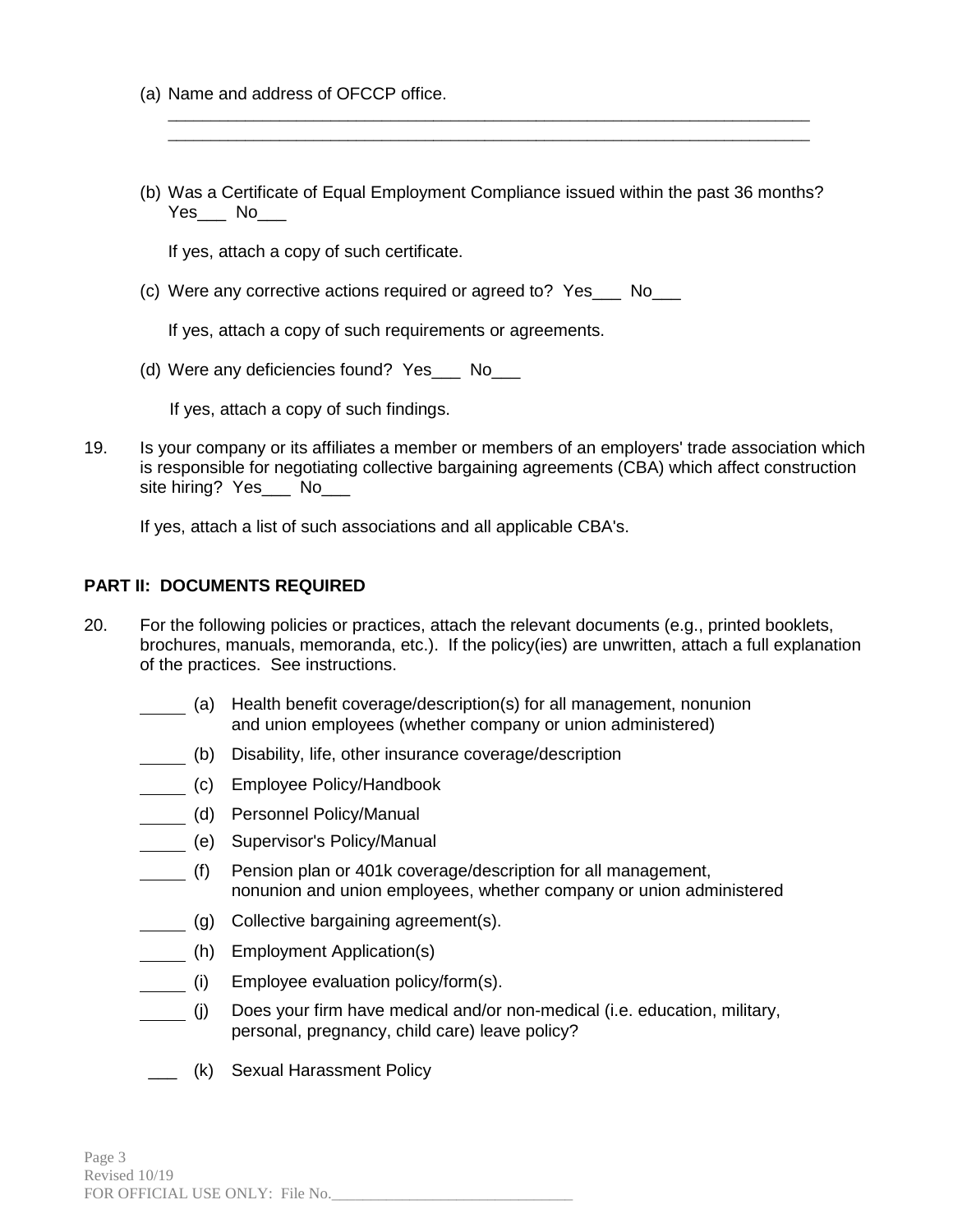21. To comply with the Immigration Reform and Control Act of 1986 when and of whom does your firm require the completion of an I-9 Form?

| (a) Prior to job offer                     | Yes<br>No. |
|--------------------------------------------|------------|
| (b) After a conditional job offer          | Yes<br>No  |
| (c) After a job offer                      | Yes<br>No  |
| (d) Within the first three days on the job | Yes<br>No  |
| (e) To some applicants                     | Yes<br>No  |
| To all applicants                          | Yes<br>No  |
| (g) To some employees                      | Yes<br>No  |
| (h) To all employees                       | Yes<br>N٥  |

- 22. Explain where and how completed I-9 Forms, with their supportive documentation, are maintained and made accessible.
- 23. Does your firm or any of its collective bargaining agreements require job applicants to take a medical examination? Yes\_\_\_ No\_\_\_

\_\_\_\_\_\_\_\_\_\_\_\_\_\_\_\_\_\_\_\_\_\_\_\_\_\_\_\_\_\_\_\_\_\_\_\_\_\_\_\_\_\_\_\_\_\_\_\_\_\_\_\_\_\_\_\_\_\_\_\_\_\_\_\_\_\_\_\_\_\_\_\_\_\_\_\_\_\_ \_\_\_\_\_\_\_\_\_\_\_\_\_\_\_\_\_\_\_\_\_\_\_\_\_\_\_\_\_\_\_\_\_\_\_\_\_\_\_\_\_\_\_\_\_\_\_\_\_\_\_\_\_\_\_\_\_\_\_\_\_\_\_\_\_\_\_\_\_\_\_\_\_\_\_\_\_\_

If yes, is the medical examination given:

(a) Prior to a job offer  $Yes$  No\_\_\_ (b) After a conditional job offer Yes\_\_\_ No\_\_\_ (c) After a job offer  $\hspace{1.6cm} \text{Yes} \_\text{NS}$  No $\_\text{NS}$ (d) To all applicants  $\begin{array}{ccc} \textsf{Yes} & \textsf{No} \end{array}$ (e) Only to some applicants Yes\_\_\_ No\_\_\_

If yes, list for which applicants below and attach copies of all medical examination or questionnaire forms and instructions utilized for these examinations.

24. Do you have a written equal employment opportunity (EEO) policy? Yes No

If yes, list the document(s) and page number(s) where these written policies are located. \_\_\_\_\_\_\_\_\_\_\_\_\_\_\_\_\_\_\_\_\_\_\_\_\_\_\_\_\_\_\_\_\_\_\_\_\_\_\_\_\_\_\_\_\_\_\_\_\_\_\_\_\_\_\_\_\_\_\_\_\_\_\_\_\_\_\_\_\_\_\_\_\_\_\_\_\_\_

\_\_\_\_\_\_\_\_\_\_\_\_\_\_\_\_\_\_\_\_\_\_\_\_\_\_\_\_\_\_\_\_\_\_\_\_\_\_\_\_\_\_\_\_\_\_\_\_\_\_\_\_\_\_\_\_\_\_\_\_\_\_\_\_\_\_\_\_\_\_\_\_\_\_\_\_\_\_

\_\_\_\_\_\_\_\_\_\_\_\_\_\_\_\_\_\_\_\_\_\_\_\_\_\_\_\_\_\_\_\_\_\_\_\_\_\_\_\_\_\_\_\_\_\_\_\_\_\_\_\_\_\_\_\_\_\_\_\_\_\_\_\_\_\_\_\_\_\_\_\_\_\_\_\_\_\_ \_\_\_\_\_\_\_\_\_\_\_\_\_\_\_\_\_\_\_\_\_\_\_\_\_\_\_\_\_\_\_\_\_\_\_\_\_\_\_\_\_\_\_\_\_\_\_\_\_\_\_\_\_\_\_\_\_\_\_\_\_\_\_\_\_\_\_\_\_\_\_\_\_\_\_\_\_\_

25. Does the company have a current affirmative action plan(s) (AAP) \_\_\_\_\_Minorities and Women

\_\_\_\_\_Individuals with handicaps

\_\_\_\_\_Other. Please specify \_\_\_\_\_\_\_\_\_\_\_\_\_\_\_\_\_\_\_\_\_\_\_\_\_\_\_\_\_\_\_\_\_\_\_\_\_\_\_\_\_\_\_\_\_\_\_\_\_\_\_\_\_\_\_\_\_\_\_

26. Does your firm or collective bargaining agreement(s) have an internal grievance procedure with respect to EEO complaints? Yes\_\_\_ No\_\_\_

If yes, please attach a copy of this policy.

If no, attach a report detailing your firm's unwritten procedure for handling EEO complaints.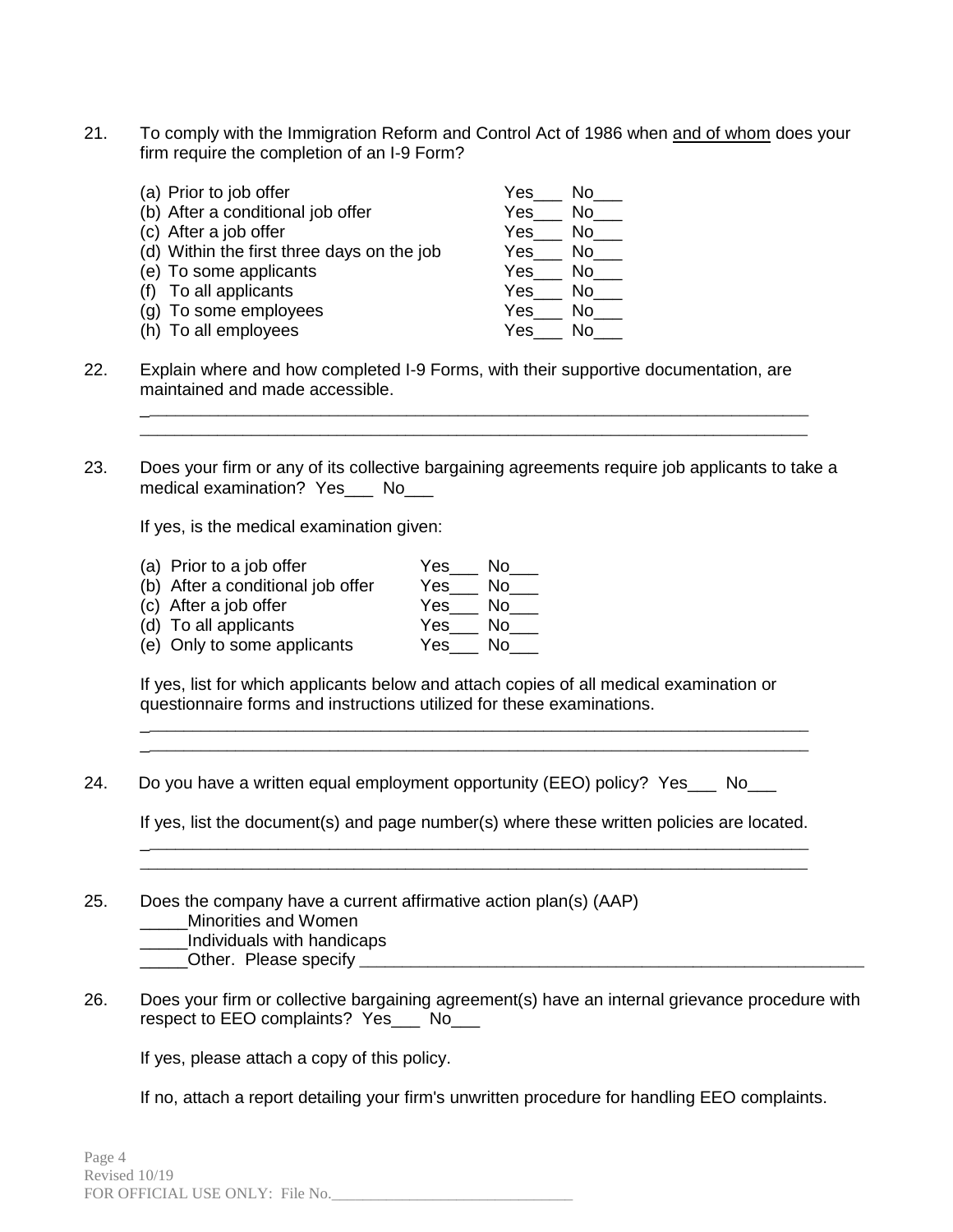27. Has any employee, within the past three years, filed a complaint pursuant to an internal grievance procedure or with any official of your firm with respect to equal employment opportunity? Yes No

If yes, attach an internal complaint log. See instructions.

28. Has your firm, within the past three years, been named as a defendant (or respondent) in any administrative or judicial action where the complainant (plaintiff) alleged violation of any antidiscrimination or affirmative action laws? Yes No

If yes, attach a log. See instructions.

29. Are there any jobs for which there are physical qualifications? Yes No

If yes, list the job(s), submit a job description and state the reason(s) for the qualification(s).

\_\_\_\_\_\_\_\_\_\_\_\_\_\_\_\_\_\_\_\_\_\_\_\_\_\_\_\_\_\_\_\_\_\_\_\_\_\_\_\_\_\_\_\_\_\_\_\_\_\_\_\_\_\_\_\_\_\_\_\_\_\_\_\_\_\_\_\_\_\_\_\_\_\_\_\_\_\_\_\_\_\_\_\_ \_\_\_\_\_\_\_\_\_\_\_\_\_\_\_\_\_\_\_\_\_\_\_\_\_\_\_\_\_\_\_\_\_\_\_\_\_\_\_\_\_\_\_\_\_\_\_\_\_\_\_\_\_\_\_\_\_\_\_\_\_\_\_\_\_\_\_\_\_\_\_\_\_\_\_\_\_\_\_\_\_\_\_\_

30. Are there any jobs for which there are age, race, color, national origin, sex, creed, disability, marital status, sexual orientation, or citizenship qualifications? Yes\_\_\_ No\_\_\_

If yes, list the job(s), submit a job description and state the reason(s) for the qualification(s).

\_\_\_\_\_\_\_\_\_\_\_\_\_\_\_\_\_\_\_\_\_\_\_\_\_\_\_\_\_\_\_\_\_\_\_\_\_\_\_\_\_\_\_\_\_\_\_\_\_\_\_\_\_\_\_\_\_\_\_\_\_\_\_\_\_\_\_\_\_\_\_\_\_\_\_\_\_\_\_\_\_\_\_\_ \_\_\_\_\_\_\_\_\_\_\_\_\_\_\_\_\_\_\_\_\_\_\_\_\_\_\_\_\_\_\_\_\_\_\_\_\_\_\_\_\_\_\_\_\_\_\_\_\_\_\_\_\_\_\_\_\_\_\_\_\_\_\_\_\_\_\_\_\_\_\_\_\_\_\_\_\_\_\_\_\_\_\_\_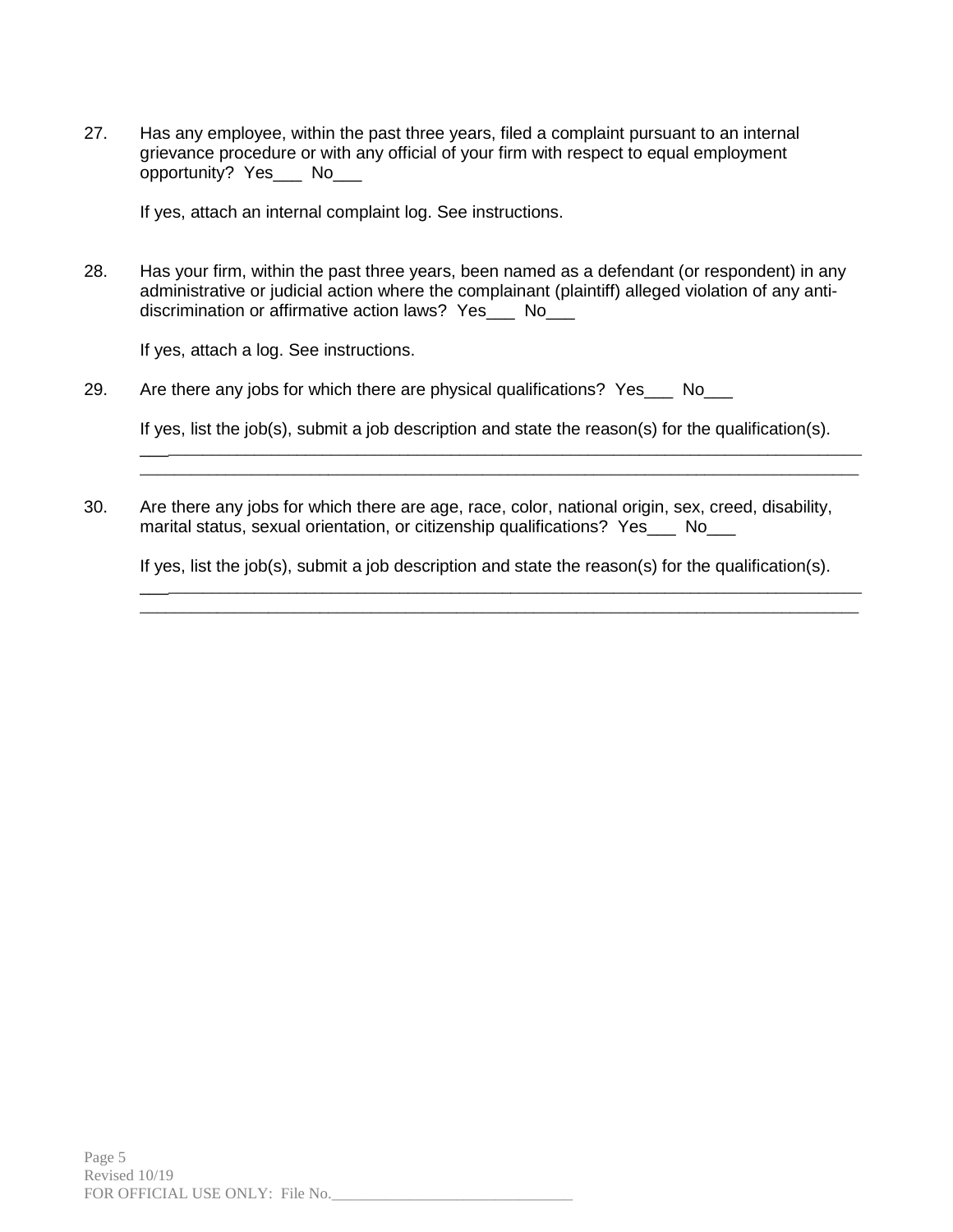#### **SIGNATURE PAGE**

I, (print name of authorized official signing)\_\_\_\_\_\_\_\_\_\_\_\_\_\_\_\_\_\_\_\_\_\_\_\_\_\_\_\_\_\_\_\_\_\_\_ hereby certify that the information submitted herewith is true and complete to the best of my knowledge and belief and submitted with the understanding that compliance with New York City's equal employment requirements, as contained in Chapter 56 of the City Charter, Executive Order No. 50 (1980), as amended, and the implementing Rules and Regulations, is a contractual obligation. I also agree on behalf of the company to submit a certified copy of payroll records to the Division of Labor Services on a monthly basis.

| <b>Contractor's Name</b>                                        |       |  |
|-----------------------------------------------------------------|-------|--|
| Name of person who prepared this Employment Report              | Title |  |
| Name of official authorized to sign on behalf of the contractor | Title |  |
| <b>Telephone Number</b>                                         |       |  |
| Signature of authorized official                                | Date  |  |

If contractors are found to be underutilizing minorities and females in any given trade based on Chapter 56 Section 3H, the Division of Labor Services reserves the right to request the contractor's workforce data and to implement an employment program.

Contractors who fail to comply with the above mentioned requirements or are found to be in noncompliance may be subject to the withholding of final payment.

Willful or fraudulent falsifications of any data or information submitted herewith may result in the termination of the contract between the City and the bidder or contractor and in disapproval of future contracts for a period of up to five years. Further, such falsification may result in civil and/and or criminal prosecution.

To the extent permitted by law and consistent with the proper discharge of DLS' responsibilities under Charter Chapter 56 of the City Charter and Executive Order No. 50 (1980) and the implementing Rules and Regulations, all information provided by a contractor to DLS shall be confidential.

#### **Only original signatures accepted.**

Sworn to before me this \_\_\_\_\_\_\_\_\_\_ day of \_\_\_\_\_\_\_\_\_\_ 20 \_\_\_\_\_\_\_\_\_\_

\_\_\_\_\_\_\_\_\_\_\_\_\_\_\_\_\_\_\_\_\_\_\_\_\_\_\_\_\_\_\_\_\_\_\_\_\_\_\_\_\_\_\_\_\_\_\_\_\_\_\_\_\_\_\_\_\_\_\_\_\_\_\_\_\_\_\_\_\_\_\_\_\_\_\_\_\_\_\_\_\_\_\_\_\_\_\_\_\_\_\_\_\_\_\_\_\_\_\_\_ Notary Public **Notary Public Authorized Signature** Date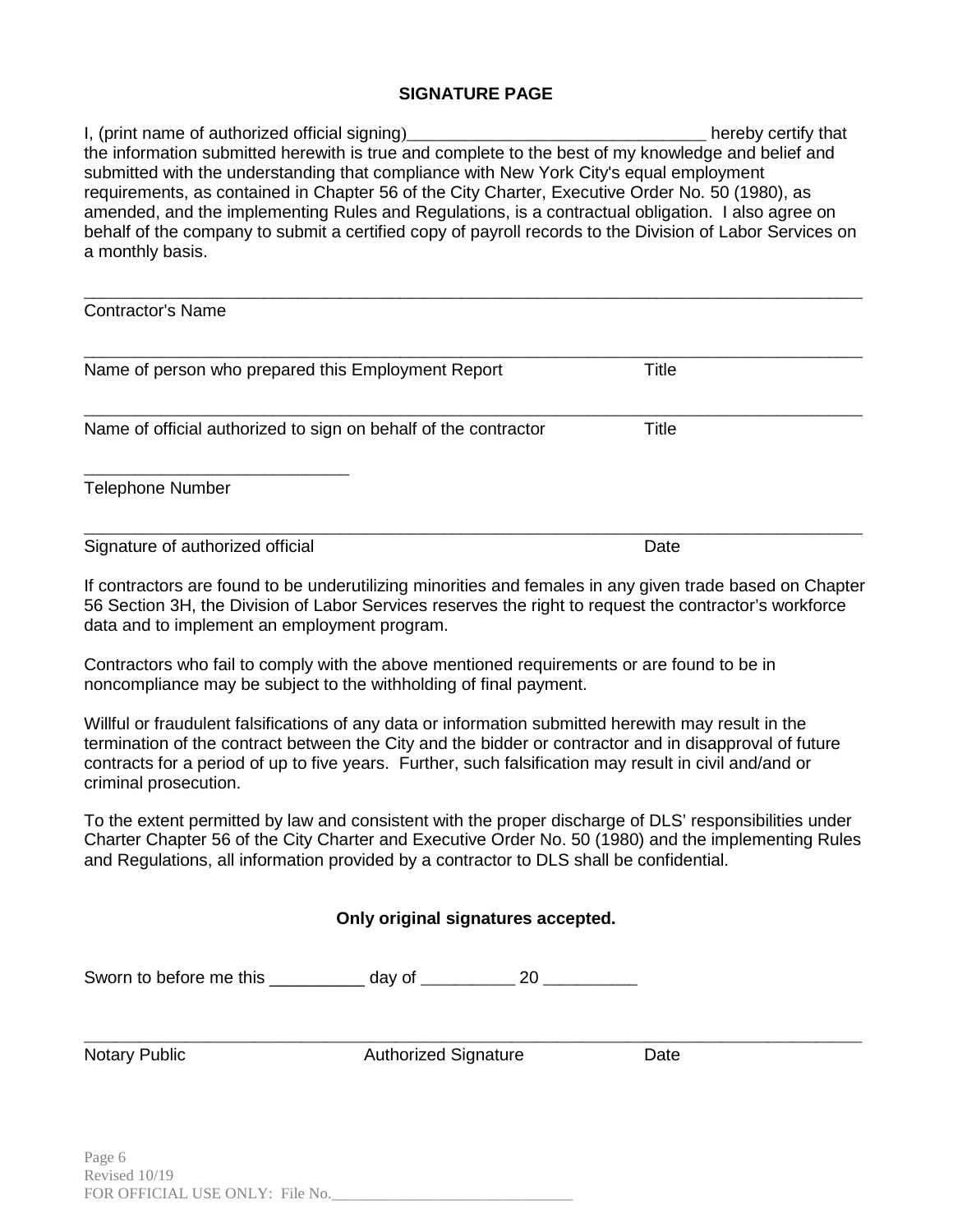#### **FORM A. CONTRACT BID INFORMATION: USE OF SUBCONTRACTORS/TRADES**

- 1. Do you plan to subcontractor work on this contract? Yes \_\_\_ No\_\_\_
- 2. If yes, complete the chart below.

#### **NOTE: All proposed subcontractors with a subcontract in excess of \$750,000 must complete an Employment Report for review and approval before the contract may be awarded and work commences.**

| SUBCONTRACTOR'S<br>NAME* | <b>OWNERSHIP (ENTER</b><br>APPROPRIATE CODE<br>LETTERS BELOW) | <b>WORK TO BE</b><br>PERFORMED BY<br><b>SUBCONTRACTOR</b> | <b>TRADE PROJECTED FOR</b><br>USE BY<br><b>SUBCONTRACTOR</b> | PROJECTED DOLLAR<br><b>VALUE OF</b><br><b>SUBCONTRACT</b> |  |  |
|--------------------------|---------------------------------------------------------------|-----------------------------------------------------------|--------------------------------------------------------------|-----------------------------------------------------------|--|--|
|                          |                                                               |                                                           |                                                              |                                                           |  |  |
|                          |                                                               |                                                           |                                                              |                                                           |  |  |
|                          |                                                               |                                                           |                                                              |                                                           |  |  |
|                          |                                                               |                                                           |                                                              |                                                           |  |  |
|                          |                                                               |                                                           |                                                              |                                                           |  |  |

**\*If subcontractor is presently unknown, please enter the trade (craft name).**

OWNERSHIP CODES

- W: White
- B: Black
- H: Hispanic
- A: Asian
- N: Native American
- F: Female

Page 7 Revised 10/19 FOR OFFICIAL USE ONLY: File No.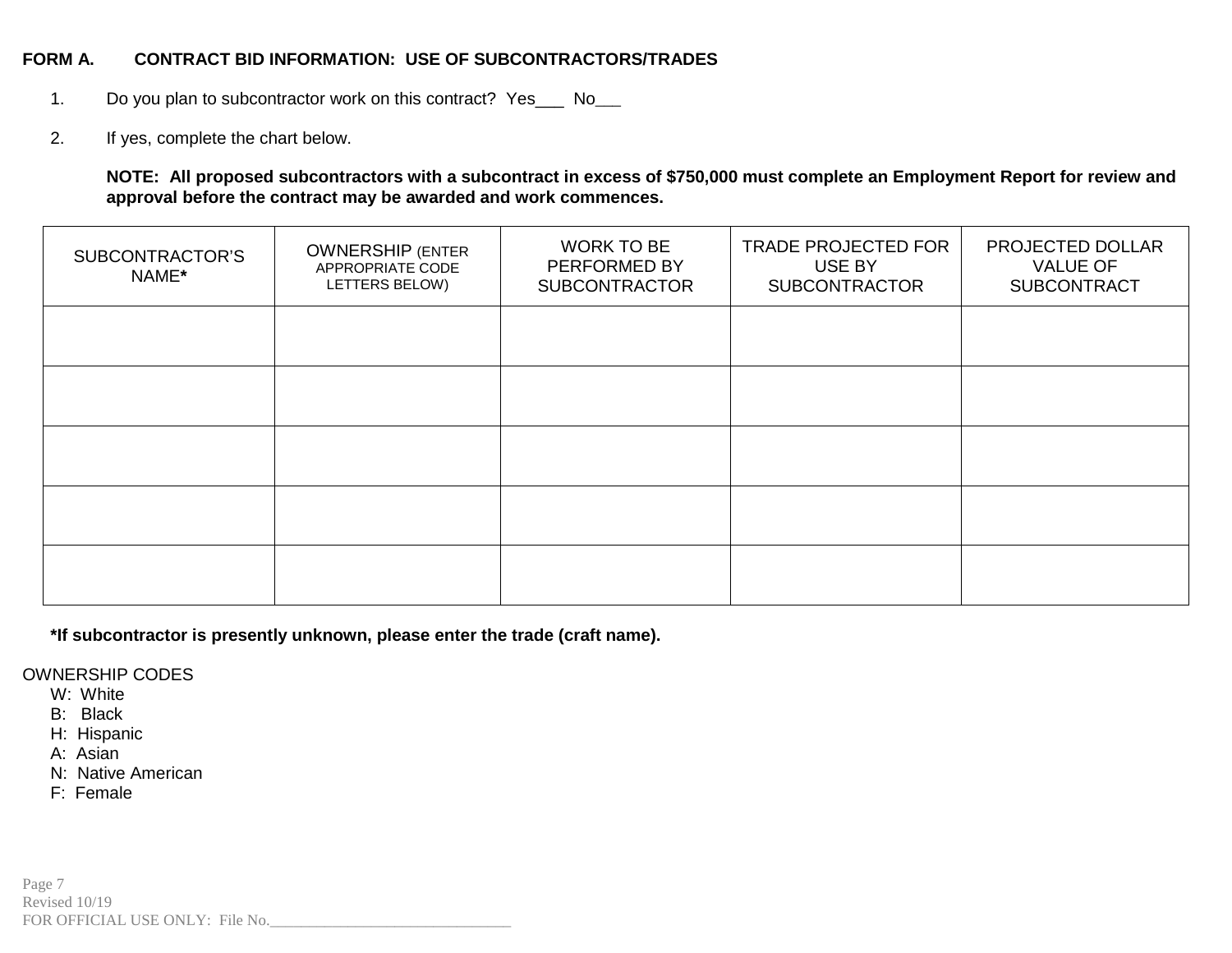### **FORM B: PROJECTED WORKFORCE**

-

(TOT) Total by Column

(TRN) Trainee

TRADE CLASSIFICATION CODES **For each trade to be engaged by your company for** this project, enter the projected workforce for (J) Journeylevel Workers (A) Apprentice Males and Females by trade classification on (H) Helper (H) Helper

| Trade:                                                           | <b>MALES</b>   |                              |                                     |              |              | <b>FEMALES</b>         |  |                                     |                                     |              |              |                         |
|------------------------------------------------------------------|----------------|------------------------------|-------------------------------------|--------------|--------------|------------------------|--|-------------------------------------|-------------------------------------|--------------|--------------|-------------------------|
| Union Affiliation, if applicable                                 |                | (1)<br>White<br>Non<br>Hisp. | (2)<br><b>Black</b><br>Non<br>Hisp. | (3)<br>Hisp. | (4)<br>Asian | (5)<br>Native<br>Amer. |  | (6)<br>White<br><b>Non</b><br>Hisp. | (7)<br><b>Black</b><br>Non<br>Hisp. | (8)<br>Hisp. | (9)<br>Asian | (10)<br>Native<br>Amer. |
| Total (Col. #1-10):                                              | J              |                              |                                     |              |              |                        |  |                                     |                                     |              |              |                         |
| Total Minority, Male & Female<br>$(Col. 42,3,4,5,7,8,9, 8,10)$ : | $\overline{H}$ |                              |                                     |              |              |                        |  |                                     |                                     |              |              |                         |
| <b>Total Female</b>                                              | A              |                              |                                     |              |              |                        |  |                                     |                                     |              |              |                         |
| $(Col. #6 – 10)$ :                                               | <b>TRN</b>     |                              |                                     |              |              |                        |  |                                     |                                     |              |              |                         |
|                                                                  | <b>TOT</b>     |                              |                                     |              |              |                        |  |                                     |                                     |              |              |                         |

What are the recruitment sources for you projected hires (i.e., unions, government employment office, job tap center, community outreach)?

employment office, job tap center,

community of the community of the community of the community of the community of the community of the community

What are the recruitment sources for your control of your control of your control of your control of your control of your control of your control of your control of your control of your control of your control of your cont projected hires (i.e., unions, government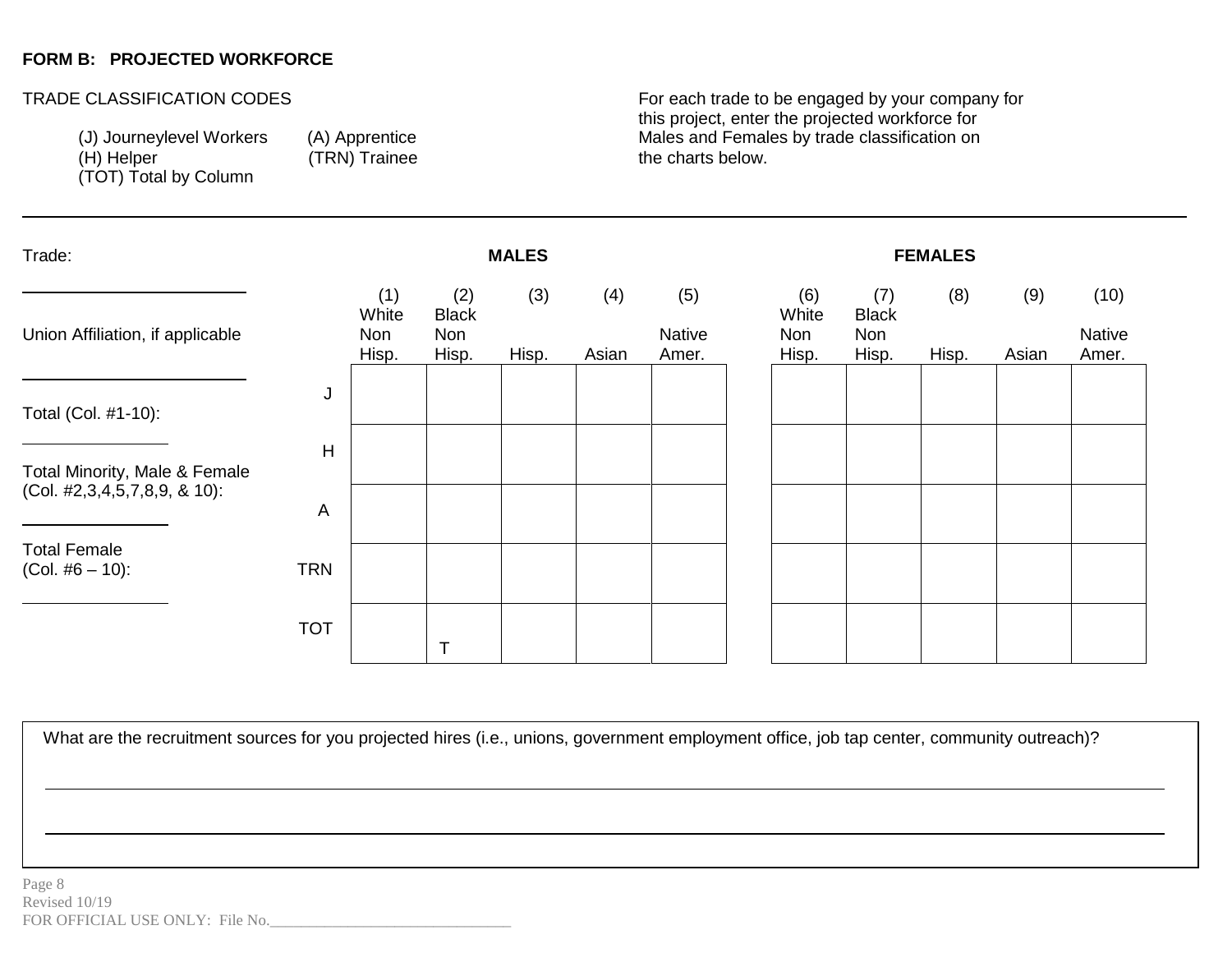# **FORM B: PROJECTED WORKFORCE**

| Trade:                                    |            | <b>MALES</b>                 |                                            |              |              |                               |  | <b>FEMALES</b>                      |                                     |              |              |                         |  |  |
|-------------------------------------------|------------|------------------------------|--------------------------------------------|--------------|--------------|-------------------------------|--|-------------------------------------|-------------------------------------|--------------|--------------|-------------------------|--|--|
| Union Affiliation, if applicable          |            | (1)<br>White<br>Non<br>Hisp. | (2)<br><b>Black</b><br><b>Non</b><br>Hisp. | (3)<br>Hisp. | (4)<br>Asian | (5)<br><b>Native</b><br>Amer. |  | (6)<br>White<br><b>Non</b><br>Hisp. | (7)<br><b>Black</b><br>Non<br>Hisp. | (8)<br>Hisp. | (9)<br>Asian | (10)<br>Native<br>Amer. |  |  |
| Total (Col. #1-10):                       | J          |                              |                                            |              |              |                               |  |                                     |                                     |              |              |                         |  |  |
| Total Minority, Male & Female             | H          |                              |                                            |              |              |                               |  |                                     |                                     |              |              |                         |  |  |
| (Col. #2,3,4,5,7,8,9, & 10):              | A          |                              |                                            |              |              |                               |  |                                     |                                     |              |              |                         |  |  |
| <b>Total Female</b><br>$(Col. #6 – 10)$ : | <b>TRN</b> |                              |                                            |              |              |                               |  |                                     |                                     |              |              |                         |  |  |
|                                           | <b>TOT</b> |                              |                                            |              |              |                               |  |                                     |                                     |              |              |                         |  |  |

What are the recruitment sources for you projected hires (i.e., unions, government employment office, job tap center, community outreach)?

What are the recruitment sources for your control of your control of your control of your control of your control of your control of your control of your control of your control of your control of your control of your cont projected hires (i.e., unions, government

employment office, job tap center,

community of the community of the community of the community of the community of the community of the community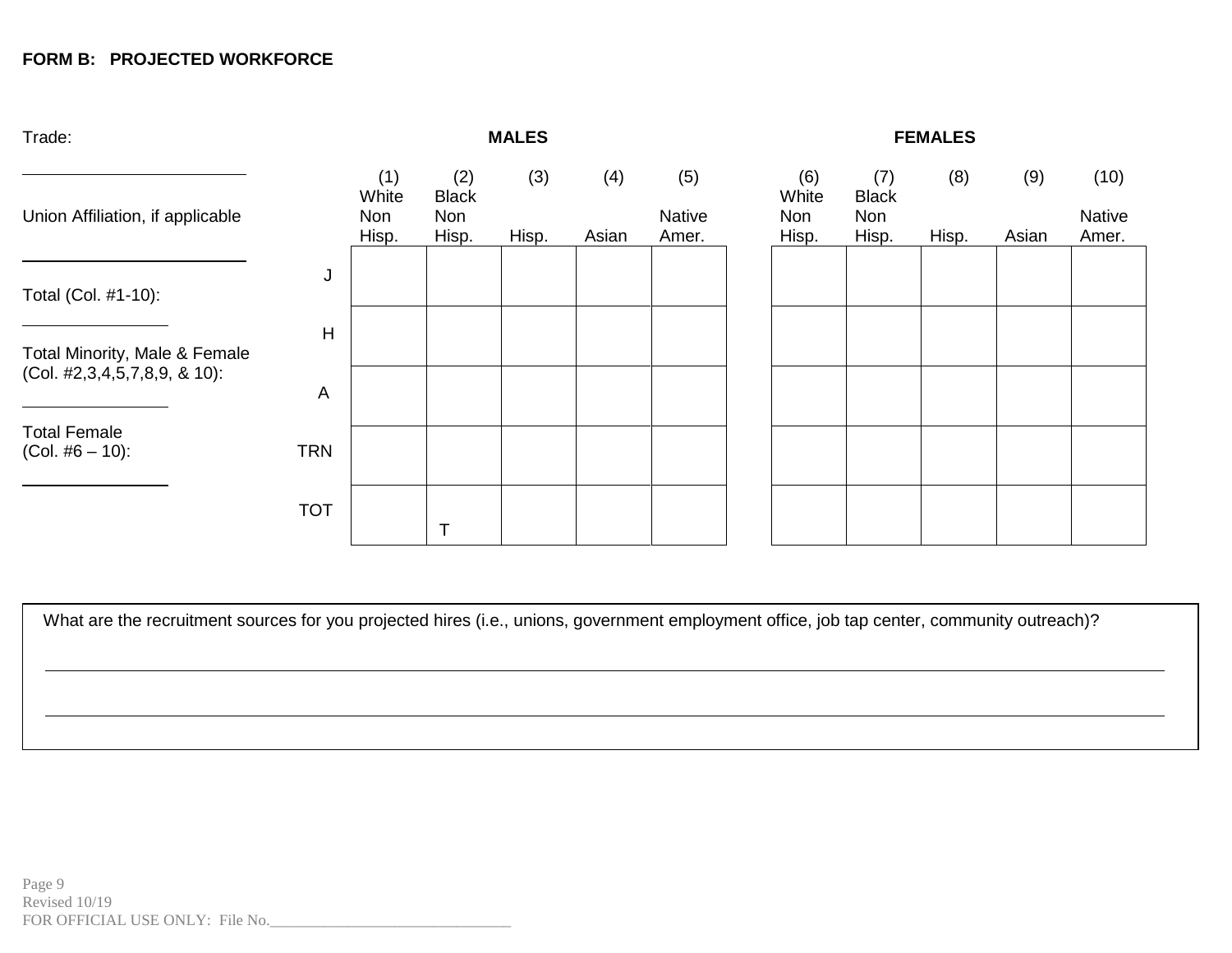### **FORM C: CURRENT WORKFORCE**

-

(TOT) Total by Column

(TRN) Trainee

TRADE CLASSIFICATION CODES **For each trade currently engaged by your company for** all work performed in New York City, enter the current workforce (J) Journeylevel Workers (A) Apprentice for Males and Females by trade classification on the (H) Helper (H) Helper

| Trade:<br><b>MALES</b>                    |            |                              |                                     |              | <b>FEMALES</b> |                               |  |                              |                                     |              |              |                                |
|-------------------------------------------|------------|------------------------------|-------------------------------------|--------------|----------------|-------------------------------|--|------------------------------|-------------------------------------|--------------|--------------|--------------------------------|
| Union Affiliation, if applicable          |            | (1)<br>White<br>Non<br>Hisp. | (2)<br><b>Black</b><br>Non<br>Hisp. | (3)<br>Hisp. | (4)<br>Asian   | (5)<br><b>Native</b><br>Amer. |  | (6)<br>White<br>Non<br>Hisp. | (7)<br><b>Black</b><br>Non<br>Hisp. | (8)<br>Hisp. | (9)<br>Asian | (10)<br><b>Native</b><br>Amer. |
| Total (Col. #1-10):                       | J          |                              |                                     |              |                |                               |  |                              |                                     |              |              |                                |
| Total Minority, Male & Female             | H          |                              |                                     |              |                |                               |  |                              |                                     |              |              |                                |
| $(Col. 42,3,4,5,7,8,9, 8,10)$ :           | A          |                              |                                     |              |                |                               |  |                              |                                     |              |              |                                |
| <b>Total Female</b><br>$(Col. #6 – 10)$ : | <b>TRN</b> |                              |                                     |              |                |                               |  |                              |                                     |              |              |                                |
|                                           | <b>TOT</b> |                              |                                     |              |                |                               |  |                              |                                     |              |              |                                |

What are the recruitment sources for you projected hires (i.e., unions, government employment office, job tap center, community outreach)?

employment office, job tap center,

community of the community of the community of the community of the community of the community of the community

What are the recruitment sources for your control of your control of your control of your control of your control of your control of your control of your control of your control of your control of your control of your cont projected hires (i.e., unions, government